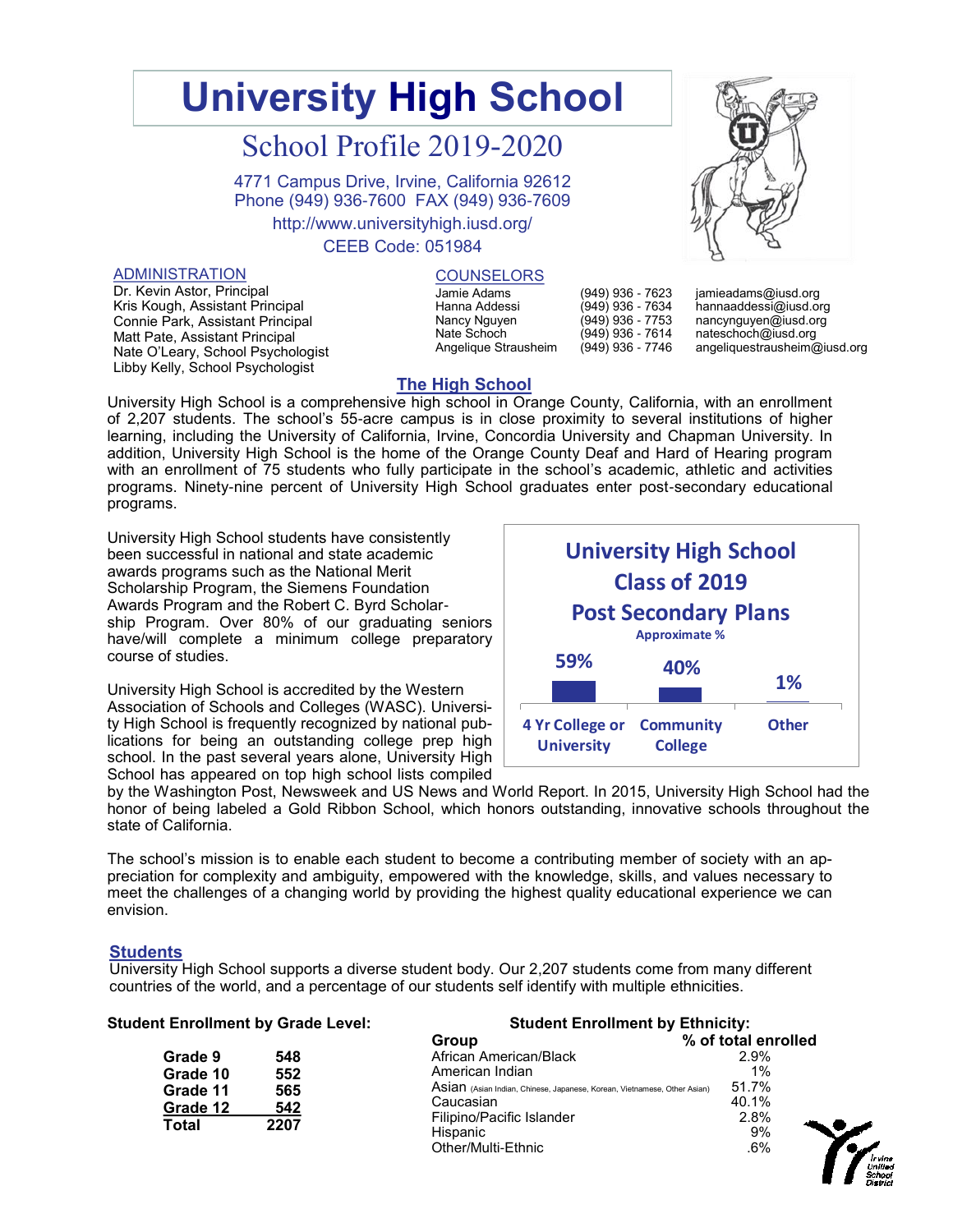## **University High School: Academic Achievement Data**

#### **Advanced Placement exams 2019:**

880 students participated in the AP test program and took 2,221 exams.



| <b>SAT Reasoning Test 2019</b>  |                                 |              |       |  |  |
|---------------------------------|---------------------------------|--------------|-------|--|--|
| Number of<br>Students<br>Tested | Critical<br>Reading/<br>Writing | Mathematicsl | Total |  |  |
| 349                             | 664                             | 710          | 1374  |  |  |

| <b>Advanced Placement Pass Rate 2019</b> |         |              |                        |           |              |
|------------------------------------------|---------|--------------|------------------------|-----------|--------------|
| Subject                                  | # tests | Pass<br>Rate | Subject                | $#$ tests | Pass<br>Rate |
| Art History                              | 15      | 100%         | Japanese               | 3         | 100%         |
| Biology                                  | 115     | 97%          | Latin                  | 3         | 67%          |
| Calculus AB                              | 149     | 100%         | <b>Music Theory</b>    | 1         | 100%         |
| Calculus BC                              | 126     | 98%          | Physics 1/2            | 137       | 97%          |
| Chemistry                                | 137     | 96%          | Physics Other          | 45        | 100%         |
| Chinese                                  | 41      | 100%         | Psychology             | 237       | 85%          |
| Comp Science                             | 115     | 94%          | Spanish                | 42        | 98%          |
| Comp Sci. Pri.                           | 1       | 100%         | Spanish Lit            | 18        | 94%          |
| Econ-Macro                               | 155     | 82%          | <b>Statistics</b>      | 131       | 92%          |
| Econ-Micro                               | 16      | 100%         | Studio Art:<br>Drawing | 3         | 100%         |
| Eng Lang/<br>Comp                        | 183     | 92%          | Studio Art: 2D         | 6         | 100%         |
| Eng Lit/Comp                             | 109     | 85%          | <b>US History</b>      | 125       | 94%          |
| Env. Science                             | 131     | 79%          | <b>World History</b>   | 15        | 93%          |
| Gov & Poli                               | 125     | 84%          |                        |           |              |
| Human Geog.                              | 1       | 0%           |                        |           |              |

| <b>National Merit Scholarship Program</b><br>2018-2019 |               |          |  |  |
|--------------------------------------------------------|---------------|----------|--|--|
| <b>National Merit Competition</b>                      |               |          |  |  |
| Commended                                              | Semi-Finalist | Finalist |  |  |
|                                                        | 36            | 33       |  |  |

| <b>ACT High School Profile 2019</b>                                                                                                            |         |      |         |         |           |  |
|------------------------------------------------------------------------------------------------------------------------------------------------|---------|------|---------|---------|-----------|--|
| Number of<br><b>Students</b><br>Tested                                                                                                         | English | Math | Reading | Science | Composite |  |
| 358                                                                                                                                            | 29.6    | 29.4 | 29      | 28.4    | 29.2      |  |
| ACT results correspond to students taking four or more years of English and three<br>or more years of math, social studies and natural science |         |      |         |         |           |  |

## **Class Rank: By district policy, students are NOT RANKED**.

## **Grade Point Average Computation:**

 $A = 4$  points  $B = 3$  points  $C = 2$  points  $D = 1$  point  $F = 0$  points

In determining Grade Point Average, one point per semester is added for each course taken from Advanced Placement and specific Honors level courses as noted on the transcript.

#### **Transcript Data:**

 **Academic GPA:** This represents marks earned during grades 9-12. Excluded are non-college preparatory courses, physical education, athletics, and courses earning a grade of "Pass" or "Credit".

**Total GPA:** This represents marks earned during grades 9-12. Excluded are courses earning a mark of "Pass" or "Credit".

Courses taken at the middle school that are not on the University High School transcript include Algebra 1 or a higher level mathematics course and some Level 1 World Language courses.

**Community Service is not required for graduation**. However, students who complete 25 hours or more of voluntary community service during the school year are eligible to receive a notation on the transcript.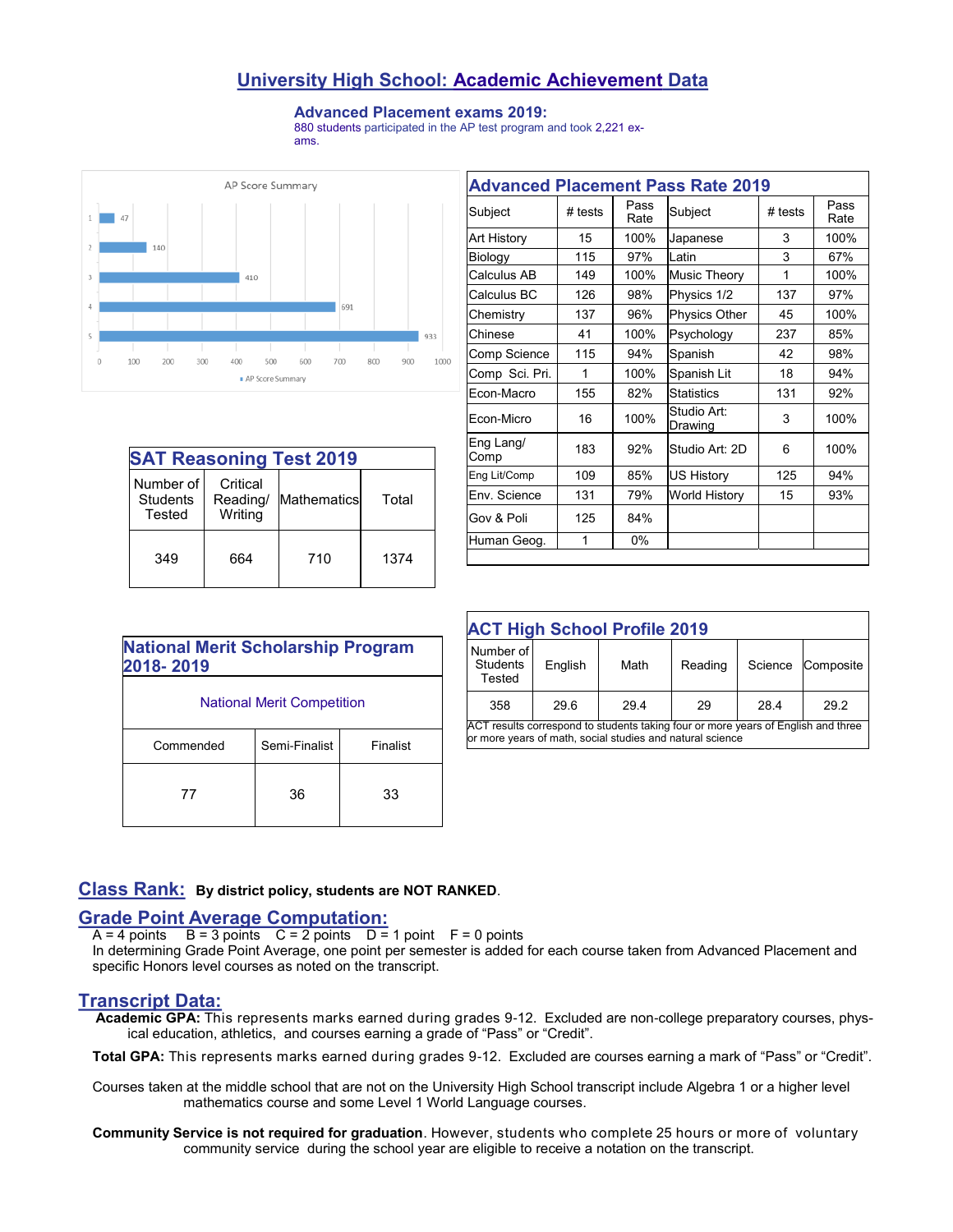## **Academic Honesty and Integrity:**

All students are expected to demonstrate honesty and integrity while in attendance at University High School and each student signs an Academic Honesty Contract. Students are expected to do their own work. This includes test taking, homework, class assignments and the creation of original essays, compositions, term papers and scientific research.

## **University High School: Curriculum**

University High School offers a rigorous academic curriculum. The majority of classes are offered at the College Preparatory level. Students who meet course prerequisites may enroll in *Honors and Advanced Placement courses.* There are six class periods during the regular school day. An optional seventh class is available for students who participate in Drama, Music, Leadership, Journalism, and Yearbook/Photojournalism. The Irvine Unified School District's minimum credit requirements for high school graduation are listed below.

| English*                                    | 40 | <b>Science</b>    | 20 | World Language or<br>Visual/Performing<br>Arts | 10 | <b>Physical Education</b>         | 20  |
|---------------------------------------------|----|-------------------|----|------------------------------------------------|----|-----------------------------------|-----|
| <b>Mathematics</b><br>(Algebra 1 or higher) | 20 | Social Science 30 |    | Health                                         |    | Additional courses & electives 70 |     |
|                                             |    |                   |    |                                                |    | Total                             | 215 |

\*10 credits of ELA 1 and 10 credits of ELA 2 will count towards English for graduation

## **College Preparatory (CP) Course Offerings by Subject Area:**

**We offer 7 year long Honors/Enhanced courses and 23 Advance Placement courses.** Courses indicated with an asterisk \* receive an extra point in the grade point average calculation. Students taking these courses during the 10th, 11th, or 12th grades will be awarded bonus points by the University of California system (UC): i.e. A=5, B=4, C=3.

#### **English**

English 1 (Honors, SH or CP) English 2 (Honors, SH or CP) English 3 \***AP English Language** English 4 (not offered as of 19-20) \***AP English Lit and Composition** Writing Across Genres (offered as of 18-19) ERWC (offered as of 18-19) Contemporary Literature (not offered as of 18-19) Communications (not offered as of 18-19) Speech & Debate (not offered as of 18-19) College Prep. Comp. (only offered in summer) Creative Writing in the Digital Age Graphic Novel (offered as of 18-19) Science Fiction Literature (offered as of 19-20) Voices of Marg, Populations (offered as of 19-20) Beg. Journalism Adv. Journalism **Science** Earth Systems Science (not offered as of 18-19) Biology (not offered as of 18-19) Next Gen Biology (offered as of 18-19) Honors Biology (not offered as of 18-19) Honors Next Gen Biology (offered as of 18-19) Marine Science Anatomy and Physiology \***AP Biology** Chemistry Next Gen Chemistry (offered as of 19-20) **\*Honors Next Gen Chem. (as of 19-20)** \***Honors Chemistry** \***AP Chemistry \*AP Environmental Science** Physics \***AP Physics** Principles of Engineering Intro to Engineering **Mathematics** Math IAB Math 1CD Math 1 Math II (Offered as of 16-17) Enhanced Math II (Offered as of 16-17) Mobile App Development (Offered as of 17-18) Business Math (Offered as of 17-18) Int. Algebra (Not offered as of 17-18)

Algebra 2 (Not offered as of 17-18) Honors Algebra 2 (Not offered as of 17-18)

Math III (Offered as of 17-18) **\*Enhanced Math III (Offered as of 17-18)** Functions, Statistics & Trig. College Math Prep (as of 18-19) Pre-Calculus \***Honors Pre-Calculus (not offered as of 18-19) Statistics** \***AP Statistics** \***AP Calculus AB** \***AP Calculus BC** \***AP Computer Science Social Science**

Global Perspectives (Honors, SH or CP) United States History (SH or CP) \***AP United States History** Political Science \***AP Political Science** Economics \***AP Macro Economics \*AP Human Geography (Not offered 19-20)** World History **\*AP World History (Not offered 19-20)** Psychology **\*AP Psychology** The American Experience World Religions (not offered 18-19) Ethnic Studies (offered as of 19-20) **World Languages** Chinese 1

Chinese 2 Chinese 3 \***Chinese 4**  \***AP Chinese** French 1 French 2 French 3 Latin 1 Latin 2 Latin 3 \***Latin 4**  \***AP Latin** Spanish 1 Spanish 2 Spanish 3 \***Spanish 4**  \***AP Spanish \*AP Spanish Lit**

American Sign Language I

American Sign Language II

### **Visual Arts**

Art Studio Advanced Studio Art **\*AP Studio: Art Drawing** \***AP Art History** Beg. Ceramics Int. Ceramics Adv. Ceramics Graphic Design Adv. Graphic Design **\*AP Studio Art: 2D Design** Visual Imagery Adv. Visual Imagery Video Production Adv. Video Production Art of Fashion (not offered 19-20) Photojournalism

#### **Performing Arts**

Dance Technique I Dance Technique II Dance Production UHS Choir Canta Bella Madrigal Singers Music Technology Drama I Drama 2 Adv. Drama Adv. Theatre Production Tech Theater Adv. Tech Theater Concert Band Symphonic Band Wind Ensemble Wind Symphony Jazz Ensemble Concert Orchestra Philharmonic Orchestra Symphonic Orchestra String Orchestra **\*AP Music Theory (not offered 18-19) Business** Virtual Enterprise Intro to Auto (ROP)